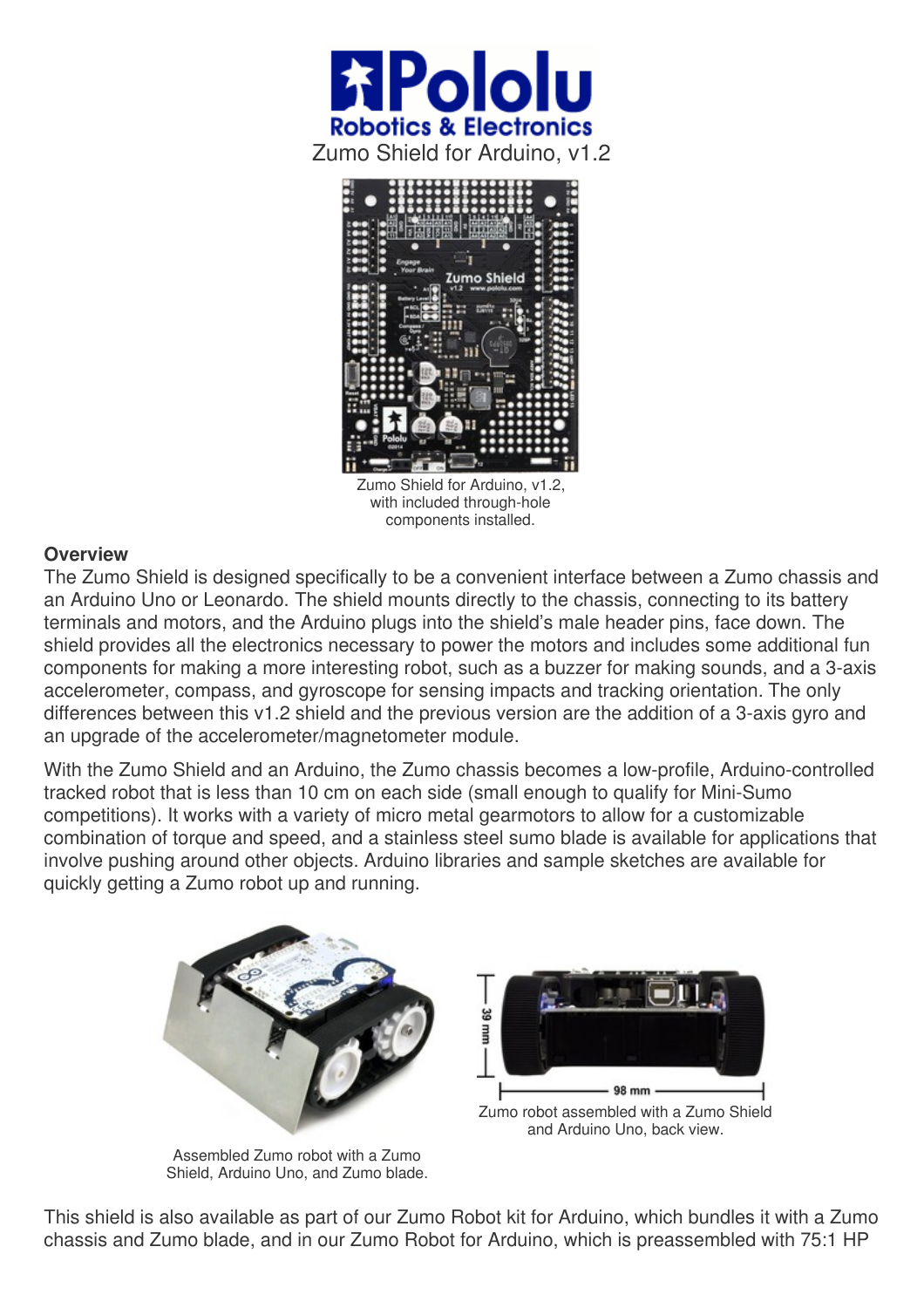micro metal gearmotors and a Zumo reflectance sensor array.



## **Features**

**Integrated DRV8835 dual motor drivers capable of delivering enough current for two high-power (HP) micro metal gearmotors. See the Zumo chassis product page for specific motor suggestions.**

**Piezo buzzer for playing simple sounds and music. The buzzer is controlled by one of the Arduino's PWM outputs, so the tones can be generated in the background without taking up a lot of processing power.**

**Integrated LSM303D 3-axis accelerometer and 3-axis magnetometer that can be used to detect impacts. The compass gets a lot of interference from the motors, batteries, PCB, and its surroundings, so it is not generally useful for precision navigation, but we have found that with proper calibration, it can be used for rough orientation measuring in many environments. This part is an upgrade over the LSM303DLHC accelerometer/magnetometer IC included on previous versions of the Zumo shield for Arduino.**

**Integrated L3GD20H 3-axis gyroscope that can be used to track rotation. This is new on the v1.2 version of the Zumo shield; previous versions did not include a gyro. With this sensor and the LSM303D mentioned above, the shield effectively has a built-in MinIMU-9 v3 IMU module that can optionally be used to make a attitude and heading reference system (AHRS) so that your robot can its orientation.**

- **Optional user pushbutton on pin 12.**
- **7.5 V boost regulator for powering the Arduino from the Zumo's 4 AA batteries.**
- **Convenient access to Arduino I/O lines, the pin 13 user LED, and the Arduino reset line via the shield.**

**General-purpose prototyping areas and an expansion area at the front for connecting additional sensors (it is easy to add a Zumo reflectance sensor array or up to five QTR sensors for edge detection or line following).**

**Compatible with the Arduino Uno R3 and Arduino Leonardo, and can also be used with older Arduinos that have the same form factor, like the Duemilanove.**

- **Arduino libraries and sample code make getting started easy.**
- **Detailed user's guide with assembly instructions.**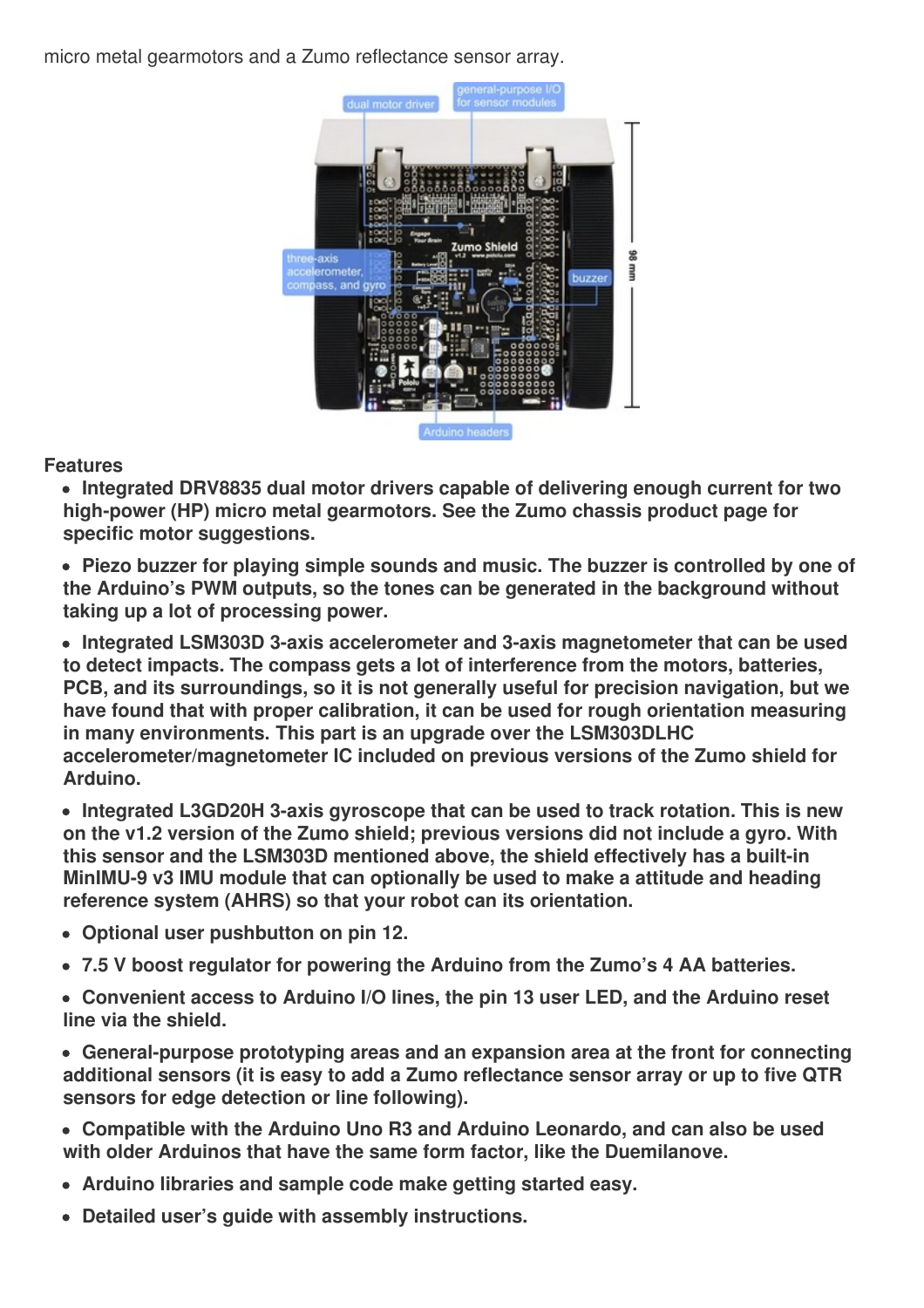## **Included Components**

The Zumo Shield ships with all of the components required for shield assembly, as shown in the main product picture. Note that soldering is required; please see the user's guide for detailed assembly instructions. This shield does not include motors or the Zumo chassis itself, though it is available as part of a Zumo Robot kit for Arduino that includes everything you need to build your Zumo robot except motors, an Arduino, and batteries. If you just want a robot that is already put together, we also sell a fully assembled Zumo Robot for Arduino – just add batteries and an Arduino and it is ready to go.



Zumo chassis being assembled with two micro metal gearmotors.

## **Required Accessories (not included)**

To use this shield you will need a few additional parts:

- **A Zumo chassis kit. This shield is also available as part of a Zumo robot kit bundled with the Zumo chassis kit and a Zumo blade and part of a preassembled Zumo Robot.**
- **Two micro metal gearmotors. These gearmotors are available in several power options and a wide variety of gear ratios, allowing for a customizable combination of torque and speed. The Zumo Shield can deliver enough power for all of the micro metal gearmotors we carry, including the high-power (HP) versions. Note that some gear ratios are better suited for the Zumo than others; please see the Zumo chassis kit product page for specific motor suggestions.**
- **Four AA batteries. The Zumo chassis works with both alkaline and NiMH batteries, though we recommend rechargeable NiMH cells.**
- **An Arduino. The Zumo Shield works with both the Uno and the Leonardo. It is not compatible with the Arduino Mega or Due, but it can be used with older Arduinos that have the same form factor as the Uno, such as the Duemilanove. (Other Arduinocompatible controllers might work with the Zumo robot, but support for them will be limited and they might require modification; for example, one customer got his Zumo robot working with the Freescale FRDM-KL25Z board.)**

**Optional Accessories**